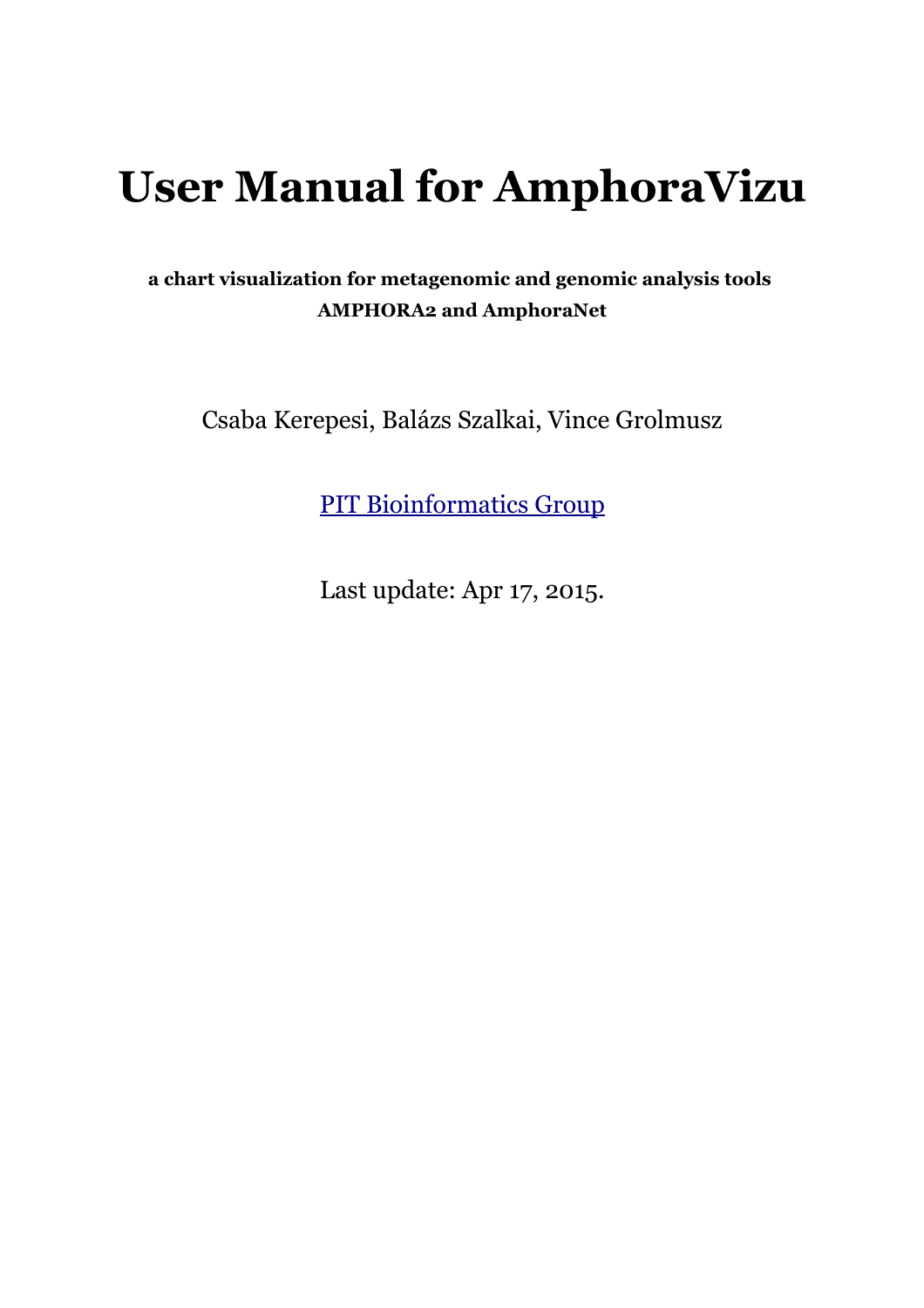### **Table of contents:**

#### **1. Introduction**

- 1.1. About AmphoraVizu
- 1.2. How to Cite

#### **2. AmphoraVizu → webserver version**

- 2.1. Availability
- 2.2. Quick start
- 2.3. Options
- 2.3. Terms of Use
- 2.4. Privacy

#### **3. AmphoraVizu → offline version**

- 3.1. Availability
- 3.2. Quick start
- 3.3. Options
- 3.4. Terms of Use

#### **4. Further notes**

- 4.1. Be careful when you use "Archaea and Bacteria" option
- 4.2. Estimating relative abundance if you have few marker protein hits
- 4.3. AMPHORA2 marker protein databases are built at October, 2011.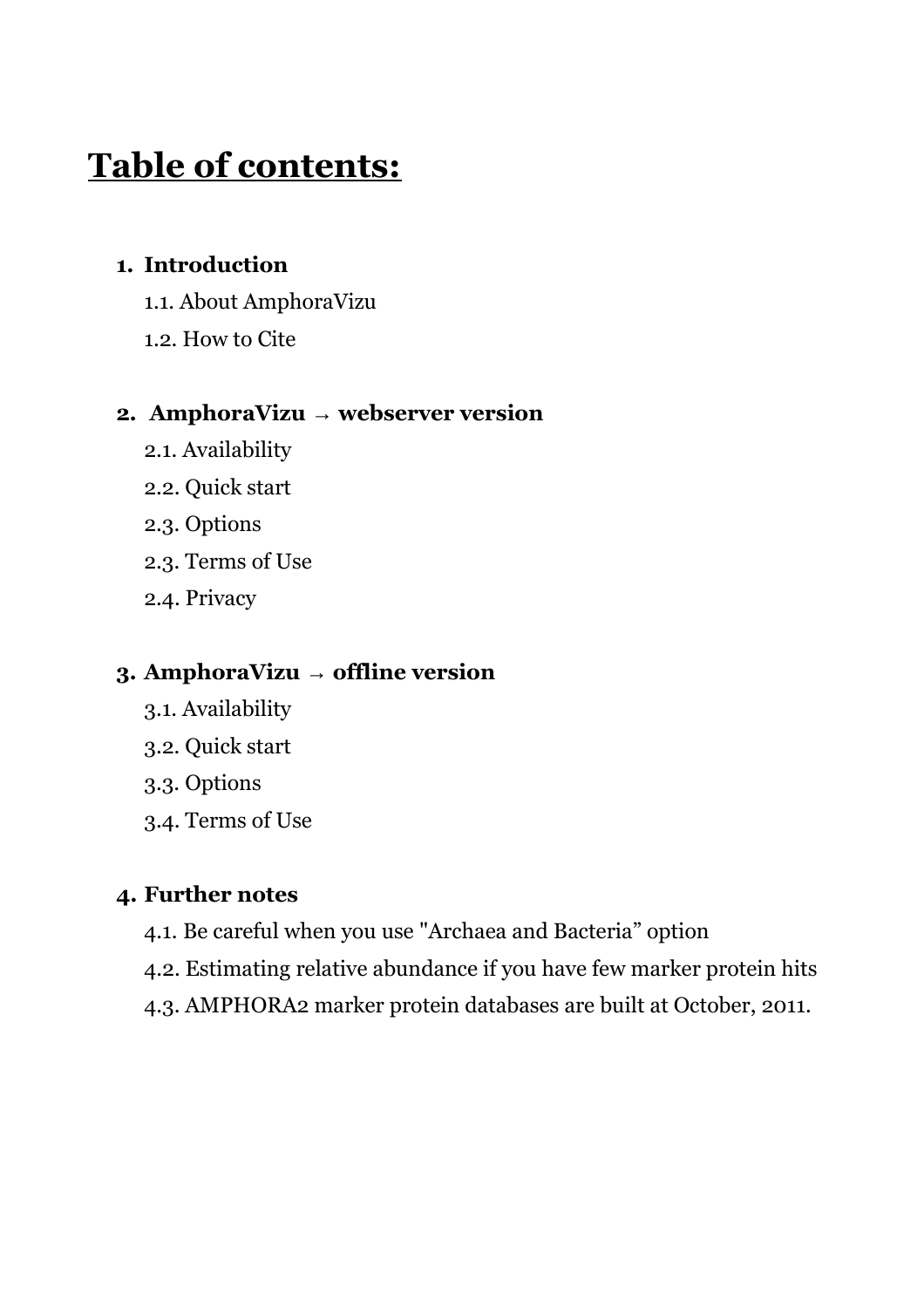### **1. Introduction**

#### **1.1. About AmphoraVizu**

AmphoraVizu visualizes the outputs generated by the metagenomic and genomic analysis tool AMPHORA2 or its webserver implementation AmphoraNet.

#### **1.2. How to Cite**

If you publish anything using AmphoraVizu webserver or Amphoravizu.pl program, you are asked to cite the following publication, and you are also suggested to refer to the [link of our webservice:](http://pitgroup.org/amphoravizu/)

Csaba Kerepesi, Balázs Szalkai, Vince Grolmusz. Visual Analysis of the Quantitative Composition of Metagenomic Communities: the AmphoraVizu Webserver, **Microbial Ecology.** 2014 Oct 10.

### **2. AmphoraVizu → webserver version**

#### **2.1. Availability**

AmphoraVizu webserver is available at the page [http://pitgroup.org/amphoravizu/.](http://pitgroup.org/amphoravizu/)

#### **2.2. Quick start**

- 1. Go to the main page [\(http://pitgroup.org/amphoravizu/\)](http://pitgroup.org/amphoravizu/) and upload an AMPHORA2 or AmphoraNet output file (sample files are available here: [http://www.pitgroup.org/static/amphora2\\_results/](http://www.pitgroup.org/static/amphora2_results/) )
- 2. Select the lowest taxonomic rank which you are interested in.
- 3. Click the "Visualize!" button. You will see a chart immediately (if it is not too wide to display in miniview). Then click "Magnify" for the magnified chart.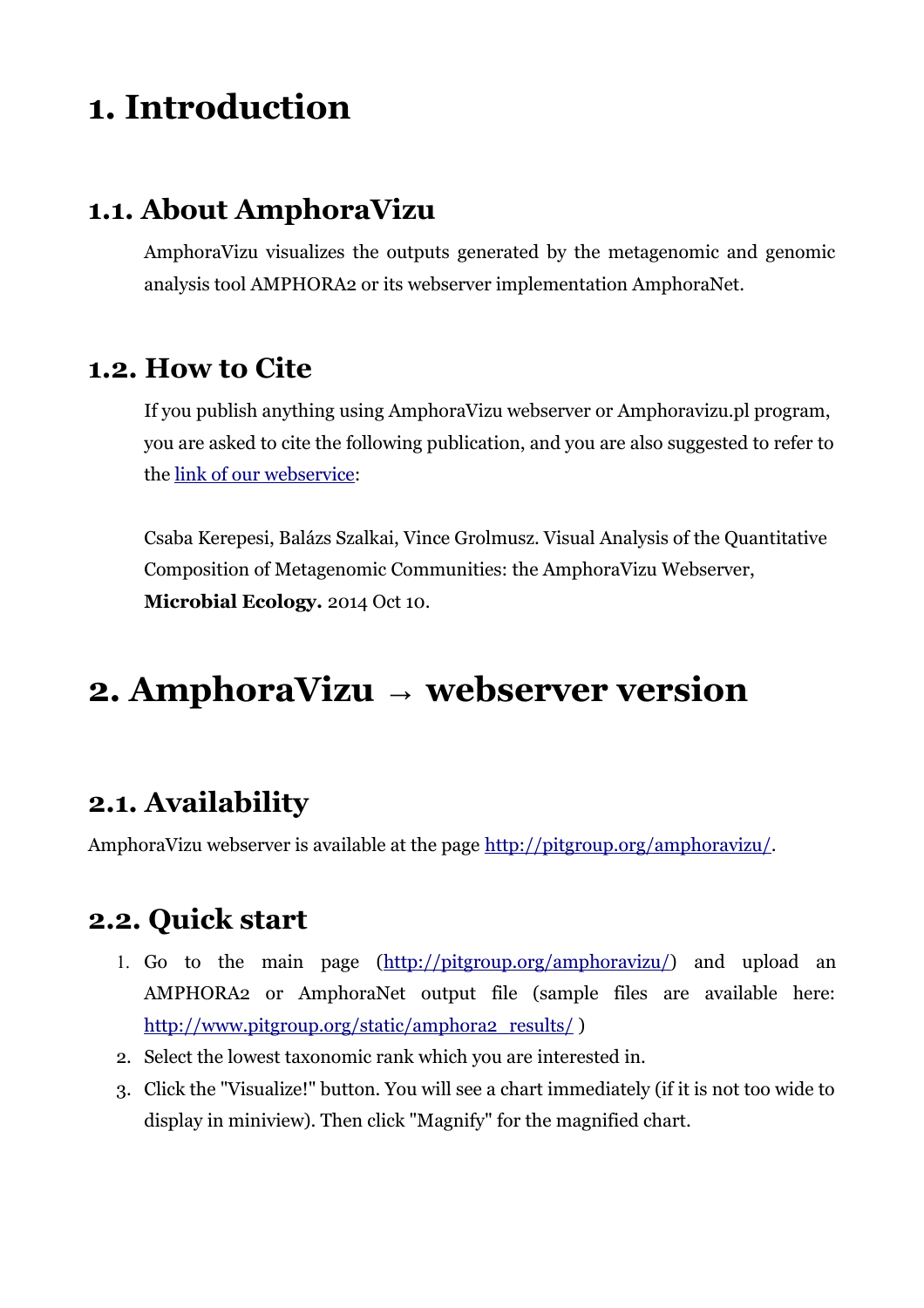### **2.3. Options**

Main options:

- **AMPHORA2/AmphoraNet output:** Select an AMPHORA2/AmphoraNet output file: Click *Browse* button.
- **Lowest taxonomic rank:** Select the lowest taxonomic rank you are interested in: *Superkingdom/Phylum/Class/Order/Family/Genus/Species.* Default value: Phylum.
- **Chart type:** 
	- *Column Chart* (default): shows the distribution of phylotypes for each marker gene.
	- *Pie Chart:* shows the consensus distribution (averages of the distributions for each phylotype)

Advanced options:

- **Display mode:**
	- *Proportion* (default): for each marker gene, the ratio of hits is displayed which correspond to the specific phlotype. That is, the total hit count is normalized to 1 for each marker gene.
	- *Amount*: the exact number of hits is displayed for each marker gene and phylotype.
- **Minimum confidence:** The minimum confidence of hits to consider Default value=0.1.
- **Minimum average to show:** Only those phylotypes will be displayed whose average share is at least the given value. Default value: 0.02.
- **Title of magnified chart:** The following parameter references can be used in the title: \$chart\_type, \$filename, \$lowest\_rank, \$min\_average, \$min\_confidence. Default value=*Visualization of \$filename (lowest rank: \$lowest\_rank, min. confidence: \$min\_confidence, min. average: \$min\_average)*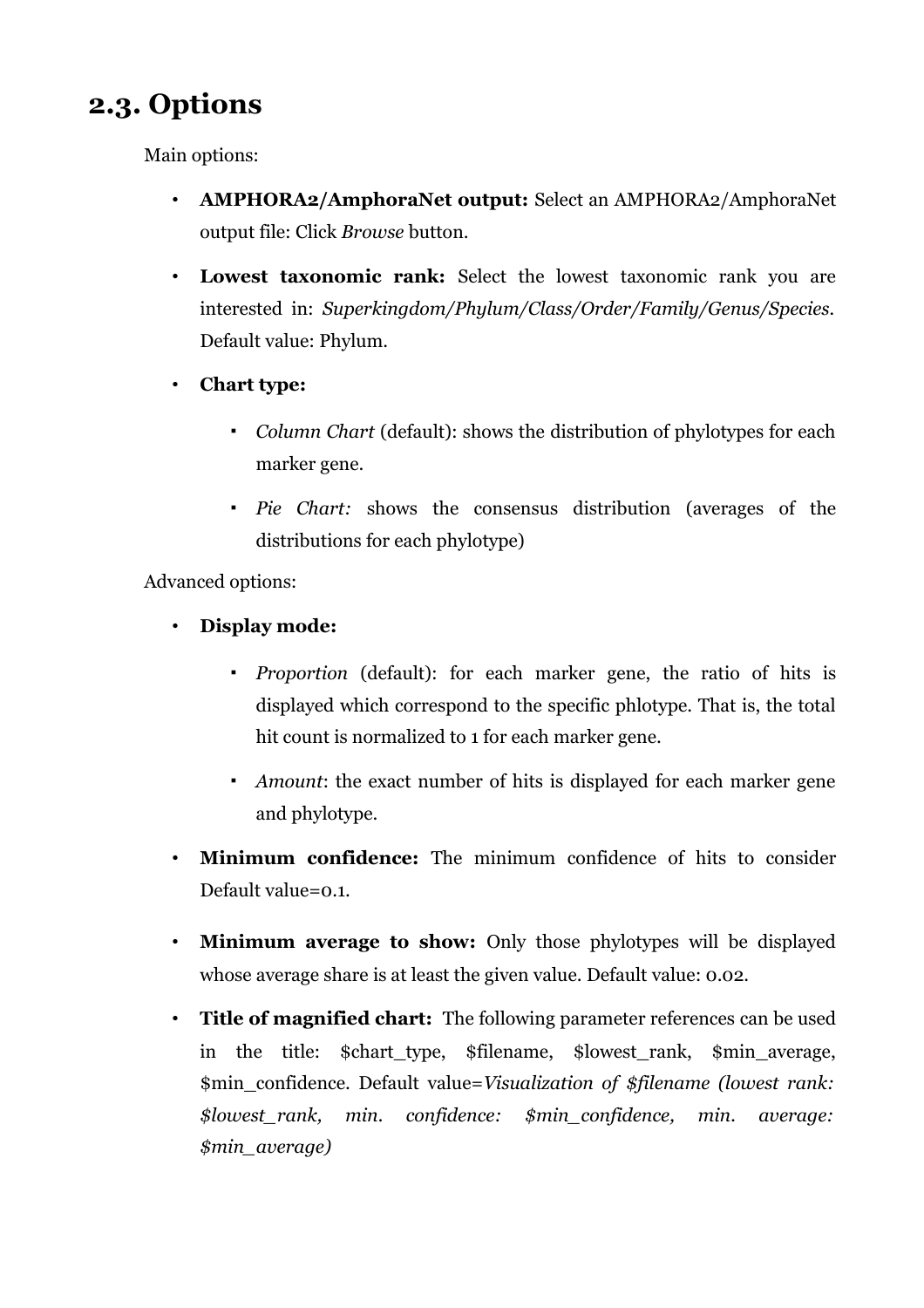#### **2.4. Terms of Use**

You can use this service only if you accept the following terms: We do not guarantee anything about this service: We do not state anything about the usability of this service, and we do not state that the results that we may return can be used for any purpose. We cannot guarantee that this service will be available in the future, and we cannot guarantee that your query would generate any output at all.

#### **2.4. Privacy**

We will not give out your data to anyone.

## **3. AmphoraVizu.pl → offline version**

### **3.1. Availability**

The open-source version of the AmphoraVizu program is available for download at [http://pitgroup.org/apps/amphoravizu/AmphoraVizu.pl.](http://pitgroup.org/apps/amphoravizu/AmphoraVizu.pl)

#### **3.2. Quick start**

- 1. Open Source AmphoraVizu is a program written in Perl programming language. Perl is downloadable from <https://www.perl.org/get.html>
- 2. Use an AMPHORA2 or AmphoraNet output file as input file (sample files are available here: [http://www.pitgroup.org/static/amphora2\\_results/](http://www.pitgroup.org/static/amphora2_results/) )
- 3. A typical command:

perl AmphoraVizu.pl -input example\_output.txt -min\_confidence 0.1 -lowest\_rank 2 -min\_average 0.02 -chart\_type column > out.html

4. Finally open the out.html file in a web browser.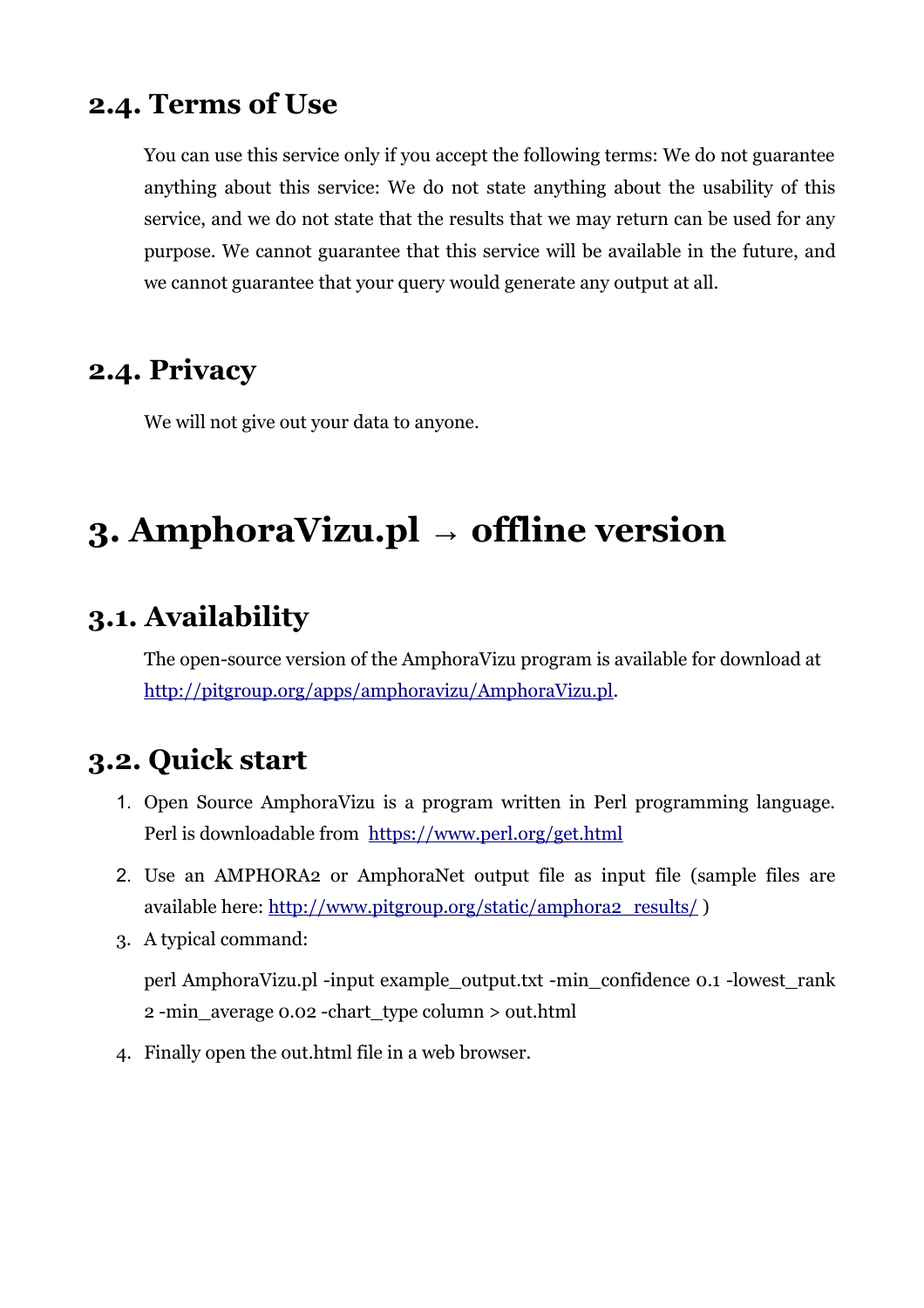### **3.3. Options**

- **-input:** input file (AMPHORA2 output file), default: /dev/stdin
- **-min\_confidence:** minimum confidence, default: 0.1
- **-lowest rank:** lowest rank (1=Superkingdom, 7=Species), default: 2
- **-min\_average:** minimum average to display, default: 0.02
- **-chart\_title:** chart title (with optional HTML tags), to override default title
- **-chart\_type:** "column": Column Chart output (default), "pie": Pie chart output with averages
- **-chart\_width:** width of chart area, all CSS values are valid (default: 100%)
- **-chart\_height**: height of chart area (default: 100%)
- **-chart** compact: if 1, margins are decreased as much as possible (default: 0)
- **-html** inline: if 1, tags like <html>, <head> and <br/> <br/>loody> are omitted (default: 0)
- **-miniview:** 1: miniview on, 0: miniview off (default: 0)
- **-sort:** "avg": sorted by averages (default), "abc" sorted by alphabet
- **-quantify:** "prop": shows the proportions of marker genes (default), "amounts": shows the exact amounts of marker genes

#### **3.4. Terms of Use**

AmphoraVizu is free software: you can redistribute it and/or modify it under the terms of the GNU General Public License as published by the Free Software Foundation, either version 3 of the License, or any later version.

This program is distributed in the hope that it will be useful, but WITHOUT ANY WARRANTY; without even the implied warranty of MERCHANTABILITY or FITNESS